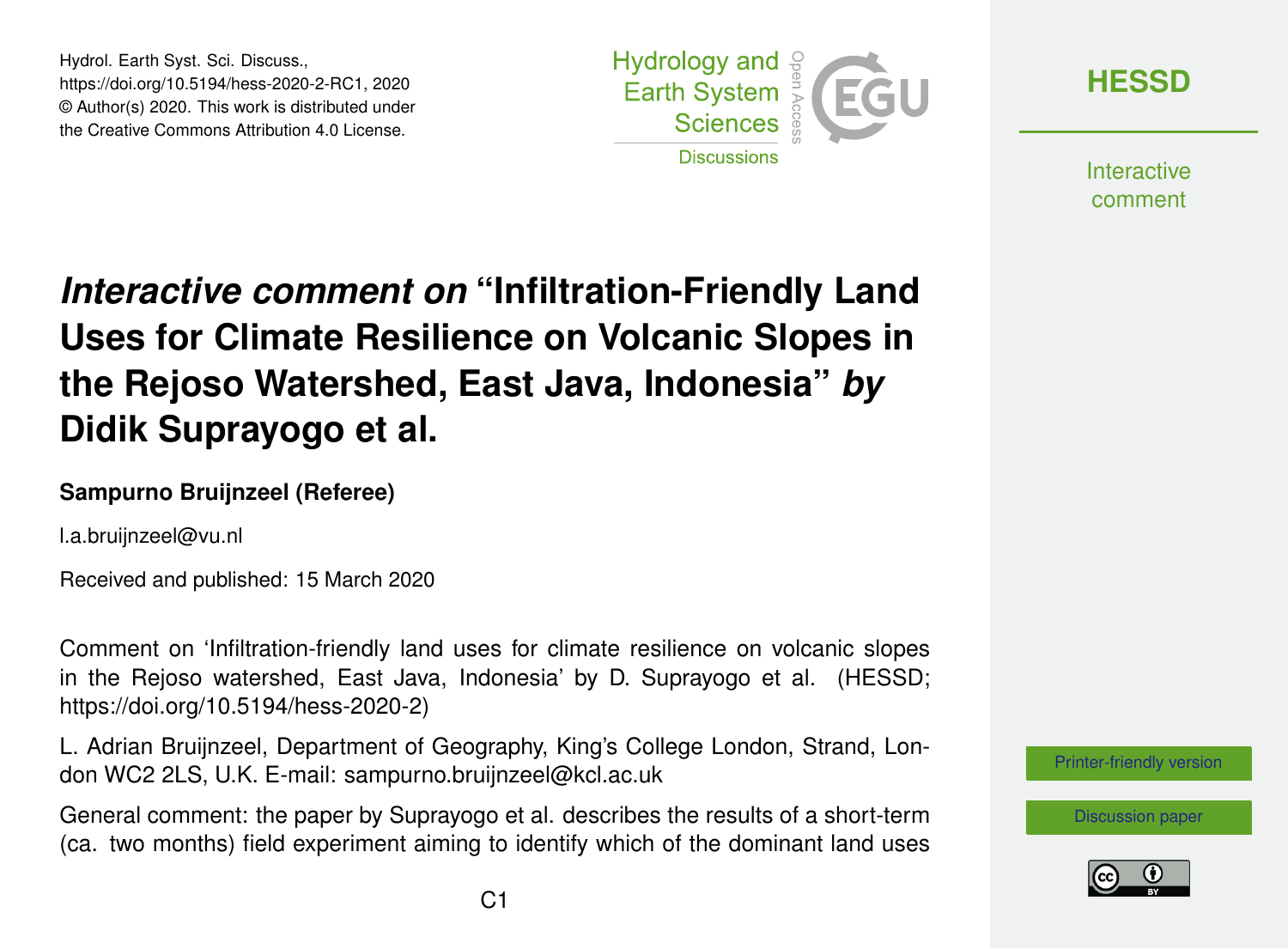in the middle and upper parts of the 633 km2 upland Rejoso catchment in the volcanic uplands of East Java may be considered 'infiltration-friendly' under the prevailing rainfall intensities. In addition, the study seeks to identify which readily measured vegetation and surface characteristics may be used to define the critical threshold values associated with such 'infiltration-friendly' land uses. The rationale for this work partly lay in an observed decline in the quantity and quality of water resources in the study area believed to reflect changes in land use and land cover in the Rejoso basin as well as increased extraction of groundwater for irrigated rice cultivation in the lower parts of the catchment. The authors rightly point out that much of the debate on land cover and catchment water yield and/or streamflow regimes focuses on forested versus agricultural uses of the land, whereas preciously little is known on the comparative ability of such 'intermediate' land-use types as agroforestry systems in terms of maintaining soil infiltration capacity, groundwater recharge and dry-season flows under seasonal tropical conditions (Toohey et al., 2018; Nespoulos et al., 2019). Likewise, most global reviews of the literature on 'forests and water' have concentrated on the changes in total water yield associated with forest removal or addition, interpreting the observed changes in flow primarily in terms of increases or decreases in vegetation water use (evapotranspiration, ET) as a function of forest type or climate, but leaving the effects on flow regime by potential changes in surface conditions essentially non-analyzed (e.g. Zhang et al., 2017; Filoso et al., 2017; Bentley & Coomes, 2019). Only a few studies have paid explicit attention to changes in seasonal streamflow regime after removing or adding trees (e.g. Lane et al., 2005; Brown et al., 2013; cf. Van Noordwijk et al., 2017ab). In view of the fact that such changes in streamflow regime will reflect both changes in ET and in infiltration after the change in land use under given climatic conditions (Bruijnzeel, 2004; Peña-Arancíbia et al., 2019) the paper by Suprayogo et al. is to be welcomed in principle in that it documents infiltration (at the runoff plot scale) and erosion rates for a series of agroforestry systems (both terraced and non-terraced), rain-fed crops (mostly maize) and forest plantations (pine and mahogany) that may be considered typical for Java's densely populated uplands. Moreover, the paper marks

#### **[HESSD](https://www.hydrol-earth-syst-sci-discuss.net/)**

**Interactive** comment

[Printer-friendly version](https://www.hydrol-earth-syst-sci-discuss.net/hess-2020-2/hess-2020-2-RC1-print.pdf)

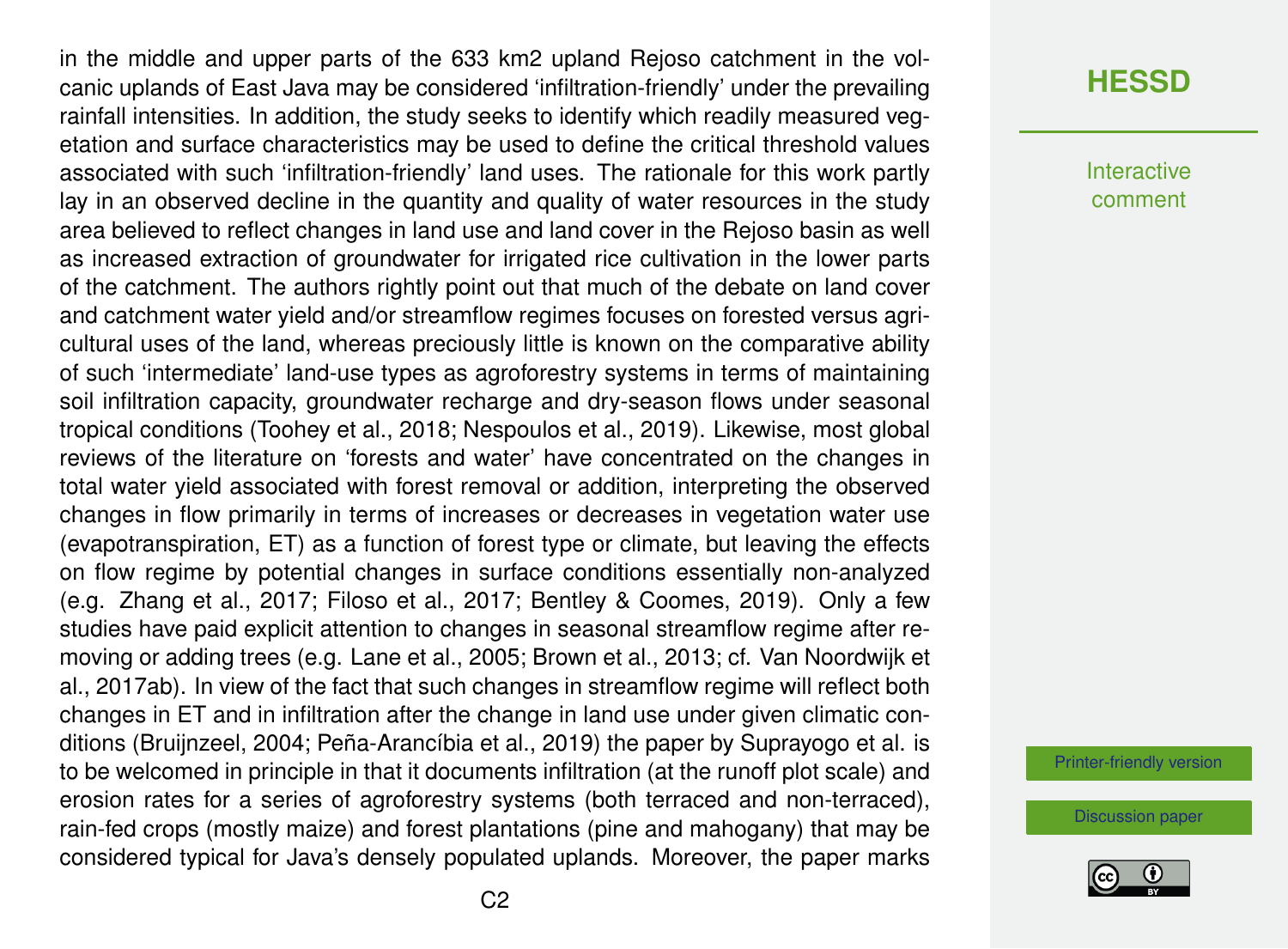a valiant attempt at identifying some of the key vegetation and surface characteristics controlling infiltration rates, runoff production (i.e. overland flow) and surface erosion rates using low-cost / low-tech approaches for measuring rainfall, runoff and site characteristics.

The paper's key findings include strongly negative relationships between canopy cover fraction and either plot-scale runoff coefficient (Fig. 6) or surface erosion (Fig. 7), and to a lesser extent between the latter and surface litter amounts while understory biomass seems less important. However, individual land-use types deviated from this general pattern. For example, the 'young' and 'old' production forest plots (UT1 and UT2) had the same runoff coefficients (13-14%) but the young forest exhibited a far smaller soil loss than the older forest, despite having a more open canopy (by 12%, difference not significant), a much lower litter mass (2.0 vs. 9.2 t ha-1) and a much steeper slope (50-60% vs. 30-40%) (Tables 3 and 1). Likewise, agroforestry plots MT2 and MT3 exhibited the same (high) runoff coefficient (37-38%) but differed by a factor of 2.3 in soil loss with the amount of litter on the ground being the same (Tables 3 and 1). Such findings suggest that soil characteristics (as opposed to surface or vegetation variables) likely play a role as well and perhaps deserve to be included in any predictive equations (e.g. SOC?; applicable in the case of MT2 vs. MT3 but not for UT1 vs. UT2 (Table 2)). At any rate, it would be good to include such considerations explicitly in the Discussion section. On the downside, the paper gives the distinct impression of having been put together in some haste and the often highly concise text leaves much to be guessed (or derived) by the reader. This holds especially true for the sections describing the study area and methods, but also for the Results and Discussion. For example, the study area description effectively consists of a Table describing the landcover types for the eight examined locations (Table 1) but fails to give basic location or climatic information, or a proper description of vegetation characteristics (e.g. tree height – important to assess the erosive power of crown drip) or the nature of the terraces of the mid-stream research plots (notably whether the plots included terrace risers or terrace beds only). As to the methods used, it is not clear – inter alia – in

### **[HESSD](https://www.hydrol-earth-syst-sci-discuss.net/)**

**Interactive** comment

[Printer-friendly version](https://www.hydrol-earth-syst-sci-discuss.net/hess-2020-2/hess-2020-2-RC1-print.pdf)

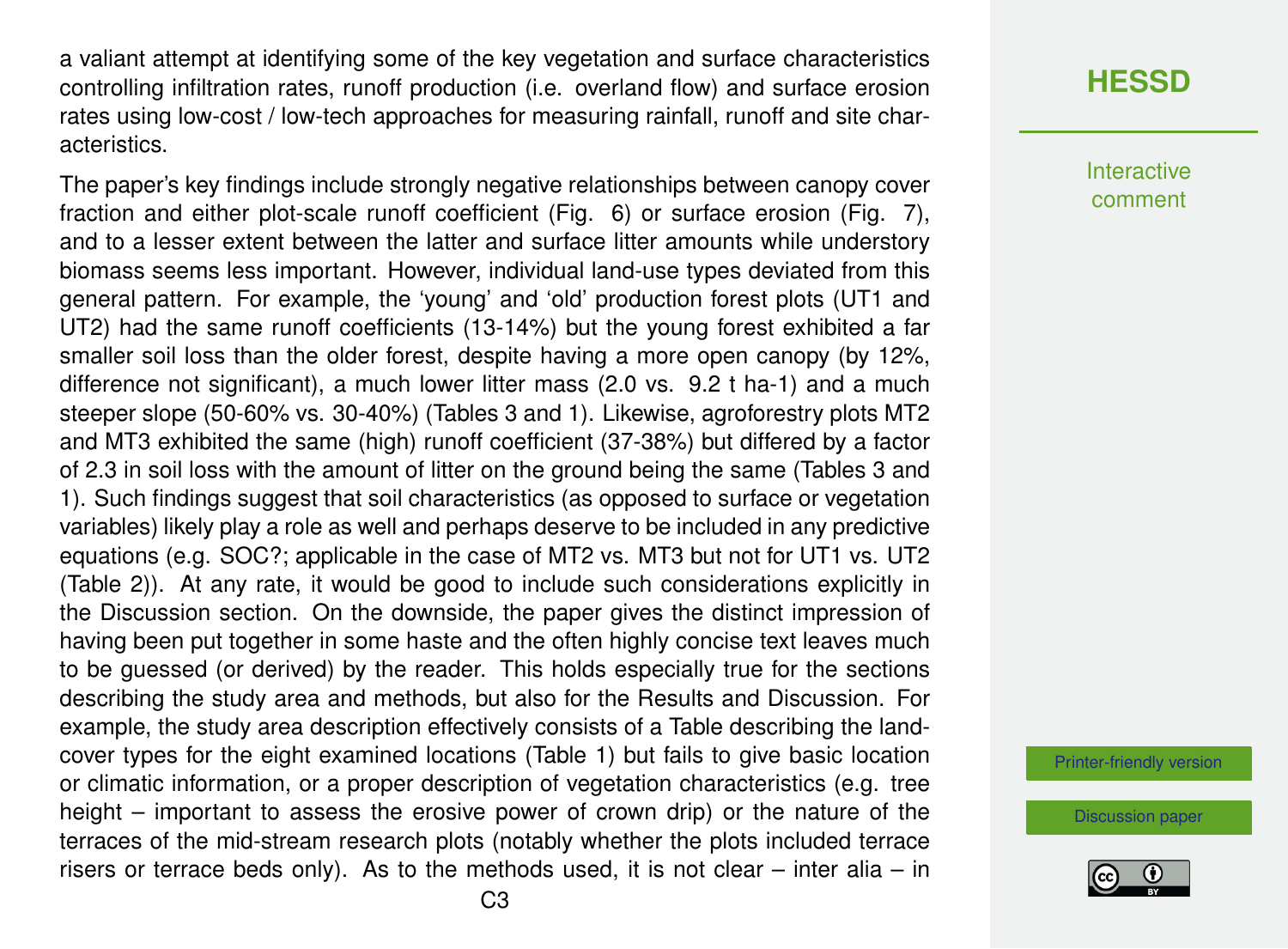which plots 'rainfall' truly represents incident rainfall or rather crown drip (throughfall) (line 101); what size or type of funnel was used for the improvised rain gauges and what the catch efficiency of these gauges was compared to that of a standard rain gauge (cf. Ghimire et al., 2017; Zhang et al., 2019); how the collection drums with a stated capacity of 30 cm3 (!) (Fig. 2) could accommodate the runoff produced by 12 m2 plots with runoff coefficients of up to 41-64% (Table 4); how coarse sediment eroded from the plots was accounted for or what the effect of filtering runoff samples through 'newsprint' (lines 111-112) was on the magnitude of sediment concentrations obtained compared to more conventional filtration methods; how particle density was determined (line 124); or how many replications were used to determine undergrowth or litter mass (lines 140-141), etc. Ibidem for the Results section: e.g. the main results for soil properties are described in 1.5 lines only (lines 162-163); key Tables 2-4 give averages or period totals only but no standard errors or coefficients of variation as a measure of within-plot variability despite the fact that the large variation in rainfall (throughfall?) totals between adjacent (?) plots (e.g. 300 mm for plots MT4 and MT2 in Table 4) suggested major spatial variability; the captions to key diagrams 4 and 5 which count 8 panels each do not explicitly specify which panel refers to which plot in any descriptive way other than their relative position in the list of plots in Table 1. The Discussion section is rather basic and does not address such critical issues as the improvised nature of the rain gauges and the neglecting of stemflow as a possible input of water to the soil (which would lead to under-estimation of 'rainfall' and hence over-estimation of runoff coefficients), as well as the scale and ability of the plot-based measurements to represent the entire hilllslope's hydrological functioning (see below for details and related issues)). Furthermore, the reference list – although remarkably up to date with more than 60% of cited references published between 2017 and 2019 – misses at least six references that are cited in the text and contains another six that are listed all right but do not show up in the text (see below under specific comments).

On a related note, rather than to refer largely to recent studies in such very different environments as the semi-arid loess plateau in China (Zhao et al., 2019; Liu et al.,

## **[HESSD](https://www.hydrol-earth-syst-sci-discuss.net/)**

Interactive comment

[Printer-friendly version](https://www.hydrol-earth-syst-sci-discuss.net/hess-2020-2/hess-2020-2-RC1-print.pdf)

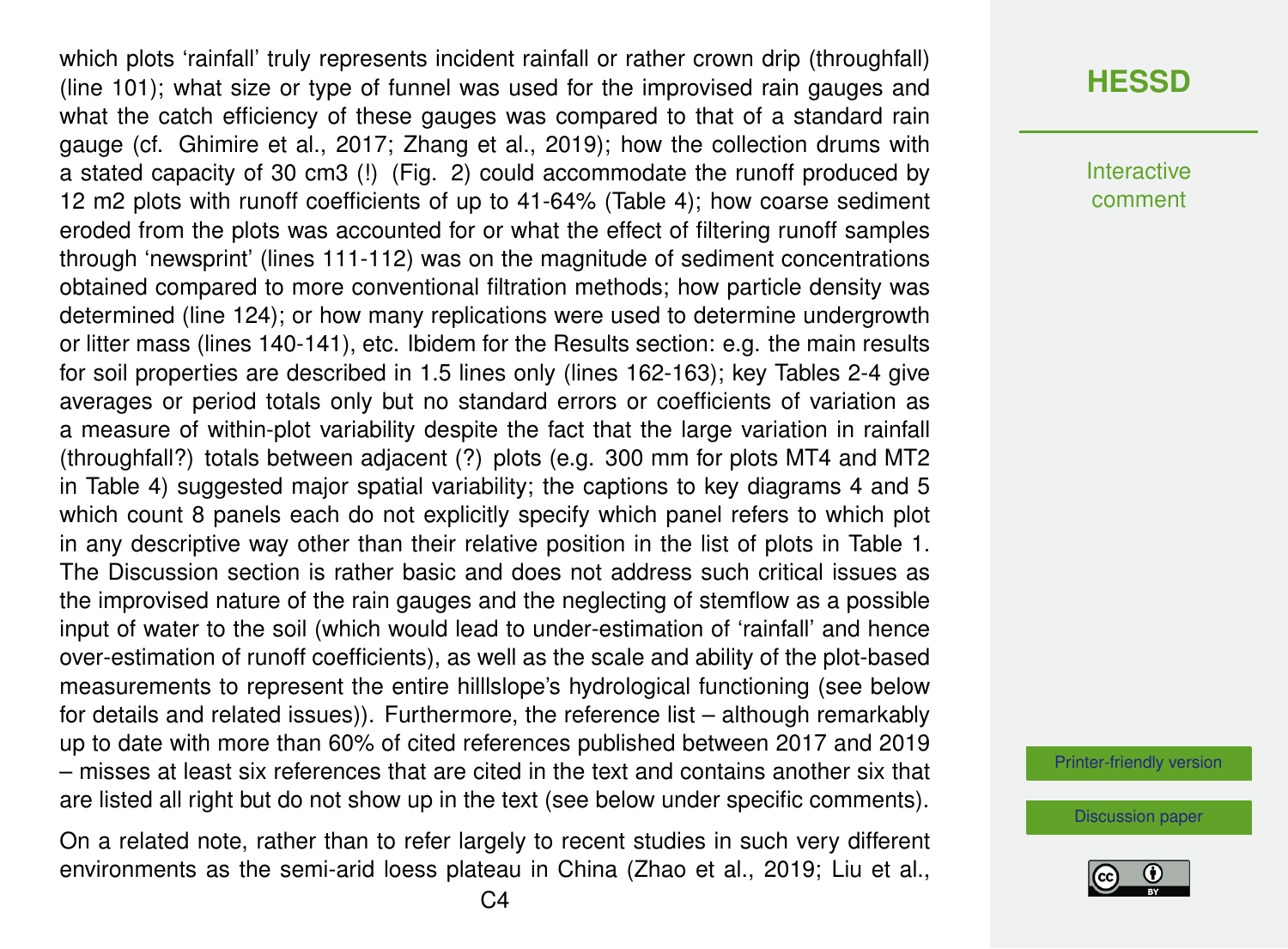2018 – erroneously referred to as Zhipeng et al., 2018) the paper would arguably have benefitted from the inclusion of related studies in the volcanic uplands of West and East Java for added perspective. Examples include the effect of trampling/footpaths on runoff production and erosion from upland fields (Bons, 1990; Rijsdijk et al., 2007; cf. Badu et al., 2019); the role of terrace risers versus terrace beds vis á vis runoff and sediment production (Purwanto and Bruijnzeel, 1998; Van Dijk & Bruijnzeel, 2004ab); the potential role of stemflow in the generation of localized infiltration or overland flow (high stemflow fractions reported for bamboo, bananas, shaded coffee, tall grasses and understory shrubs (Taniguchi et al., 1996; Cattan et al., 2007; Siles et al., 2010; Friesen et al., 2013; González-Martínez et al. 2016)); as well as a more holistic discussion of the interactions between canopy cover fraction, understory, leaf litter and hydrological processes (Wiersum, 1985; cf. Prijono et al., 2014; even Coster, 1938) – not only in terms of amounts of water involved but also the erosive power of the rain / crown drip as a function of falling height and leaf type (Wiersum, 1985; Hall and Calder, 1993). In contrast to what is stated in the paper (lines 209-211), rainfall interception does not reduce the erosive power of the rain. Rather, a tree canopy enhances it because of the typically larger drop size of crown drip compared to incident rainfall for terminal fall velocities (Wiersum, 1985), with broad-leaved species producing larger drops than do conifers (Hall and Calder, 1993). Likewise, the few measurements of throughfall intensities under humid tropical conditions suggest these to be very similar to those of incident rainfall (e.g. Hutjes et al., 1990). As such, the presumed effect on delaying the onset of overland flow (line 211) would seem rather negligible. Similarly, based on the lack of correlations with surface runoff or erosion (Figs. 6 and 7) the role of understory vegetation is considered to be minor. Yet Nespoulos et al. (2019) emphasized the importance of a well-developed understory for the development of macroporosity and preferential pathways in tropical plantations. In addition, the discussion could use a paragraph on the importance of including both infiltration and total ET (not just interception loss) for a proper assessment of the effect of land cover on groundwater recharge.

#### **[HESSD](https://www.hydrol-earth-syst-sci-discuss.net/)**

Interactive comment

[Printer-friendly version](https://www.hydrol-earth-syst-sci-discuss.net/hess-2020-2/hess-2020-2-RC1-print.pdf)

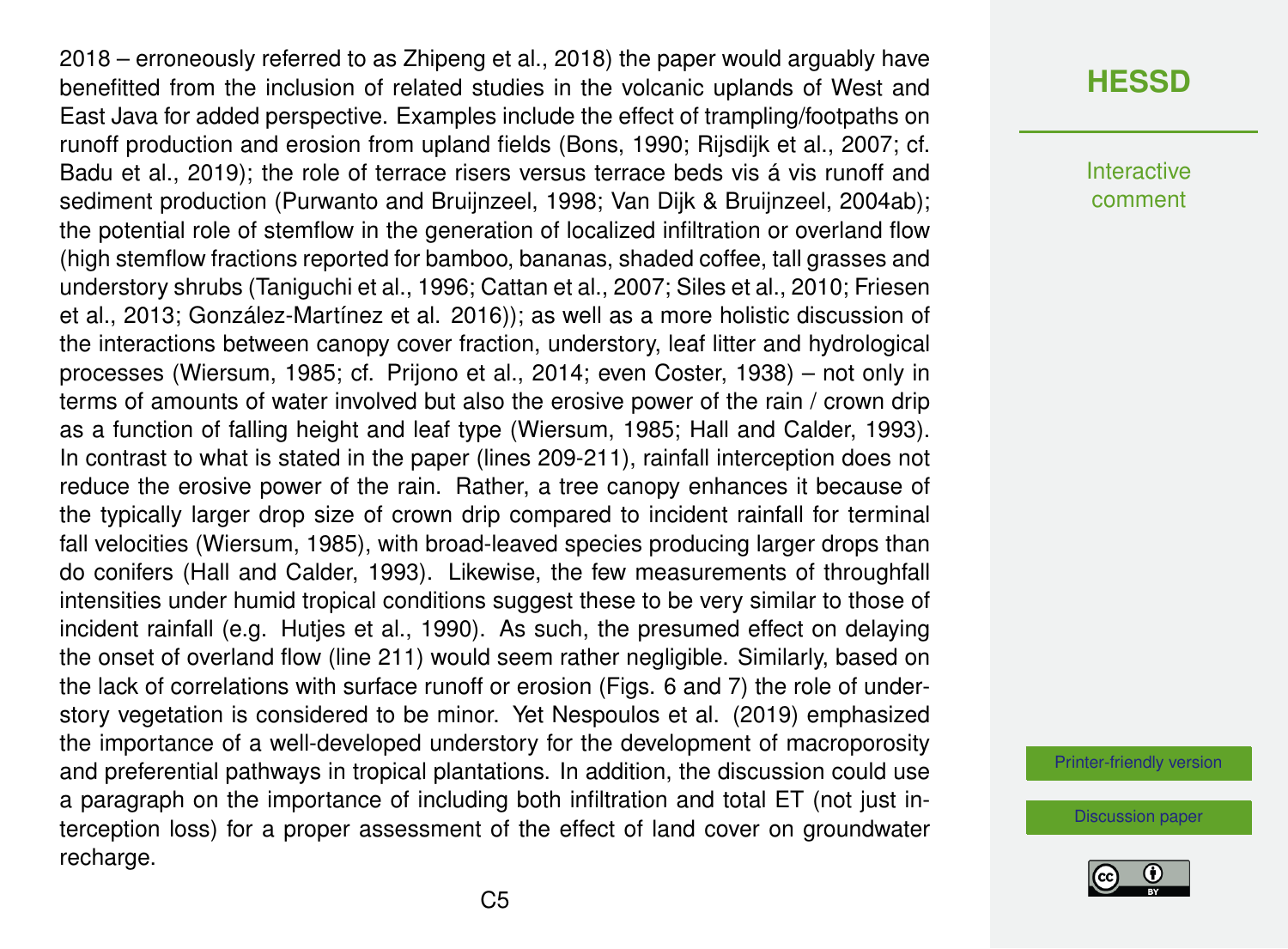Other points not considered in the Discussion include such aspects like (a) the need for an adequate number of throughfall gauges to quantify net precipitation beneath such spatially highly variable vegetation types as some of the studied agroforestry systems (cf. Holwerda et al., 2006; Zion Klos et al., 2014); (b) the role of auto-correlation in the presented relations between runoff coefficient (i.e. runoff/ rainfall) and rainfall, (c) the possible role of (high) short-term rainfall intensities as opposed to the presently used daily totals in determining measured amounts of surface runoff and eroded soil (cf. Wischmeier's EI30 index), (d) the effect of the small size of the runoff plots used (2 m x 6 m) on measured amounts of surface runoff vis á vis their representativeness for hydrological functioning at the hillslope scale (variations in slope steepness, reinfiltration on less steep foot-slopes in the case of the upper plots; cf. Stomph et al., 2002; Moreno-de las Heras et al., 2010), and (d) what might constituted a plausible value of 'tolerable soil loss' for the study area (Verheijen et al., 2009; cf. Bruijnzeel, 1983; see also specific comment \*22 below for a possibly locally valid estimate).

On the basis of the above considerations my recommendation for this manuscript can only be rejection in its present form but allow resubmission if the main points raised in the previous paragraphs can be addressed satisfactorily. After all, the paper addresses an important topic and new information on infiltration behaviour of agroforestry systems is to be welcomed.

Specific comments: \*1, Title: you may want to use inverted commas for 'infiltrationfriendly' in the title as well. \*2, line 20: based on the time line in Figure 3 (6 March–1 May 2017) a period of nearly two months would be more accurate than 'three months'. \*3, line 21: strictly speaking, when using daily rainfall and surface runoff totals to obtain net infiltration amounts one cannot refer to the latter as infiltration rates. \*4, line 24: 'preceding water use' is unnecessarily vague; suggest replacing by 'soil moisture status' because moisture values are governed by the interplay of rainfall/drip, evaporation and soil water uptake, not just vegetation water uptake. \*5, line 24: relations with understory biomass or surface micro-topographic variation were not strong or absent

## **[HESSD](https://www.hydrol-earth-syst-sci-discuss.net/)**

Interactive comment

[Printer-friendly version](https://www.hydrol-earth-syst-sci-discuss.net/hess-2020-2/hess-2020-2-RC1-print.pdf)

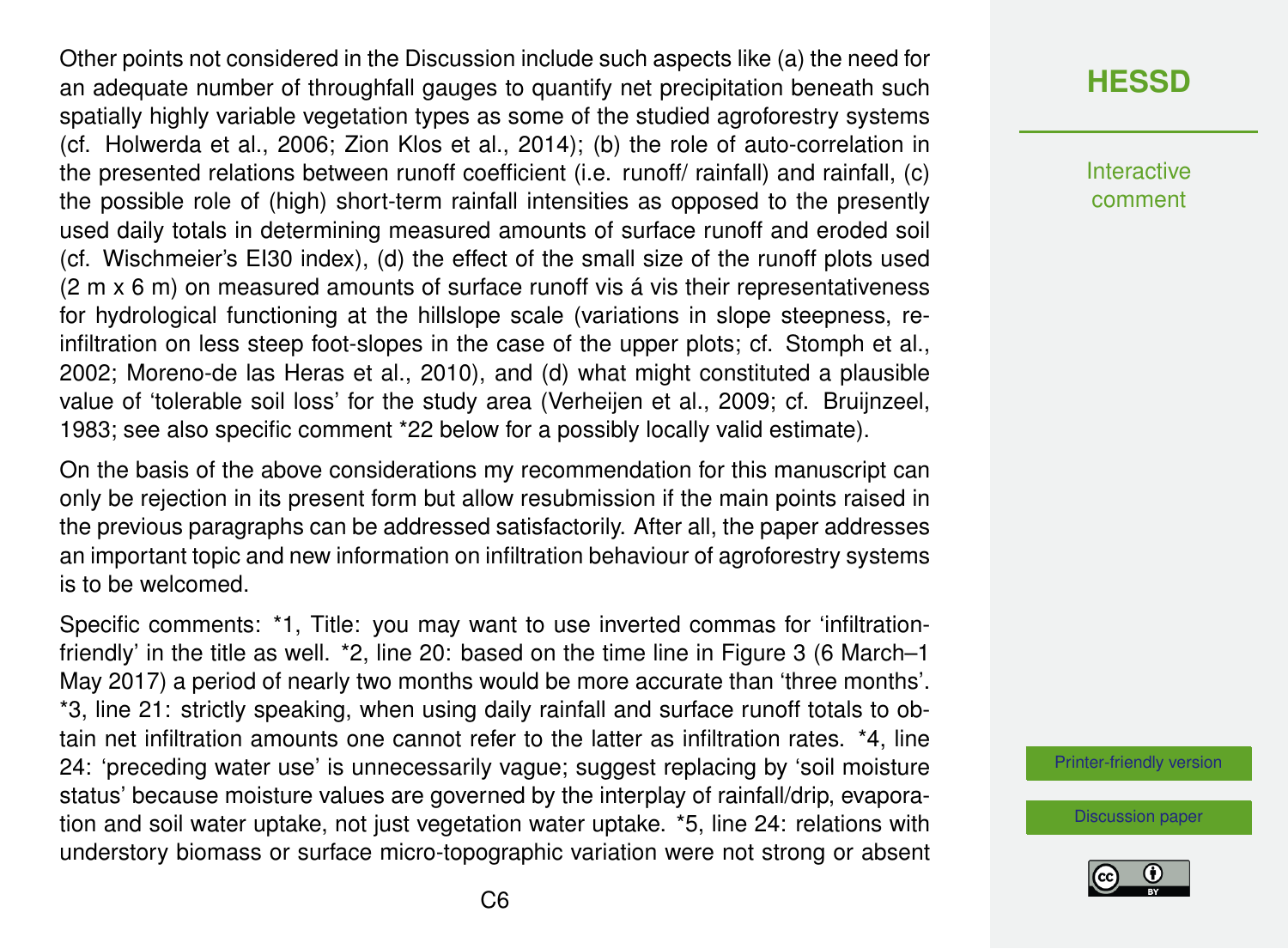(Figs. 6 and 7). \*6, line 28: an average runoff coefficient of 62% (actually 64% in Table 4) is exceedingly high and more representative of compacted dirt roads and yards in the area than actively worked agricultural fields (see e.g. Rijsdijk et al., 2007). Such high values might suggest rainfall inputs may well have been under-estimated. Worth checking! \*7, line 29: with porosities of 55-62% and bulk densities of 0.9-1.1 g cm-3 (Table 2) the soils of the mid-stream sites are not particularly dense. Rather, one would think of crusting or slaking as a potential cause for low apparent infiltration? \*8, lines 41-42: this sentence seems to fall out of the blue; since the cited reference concerns a global review of the literature on surface erosion it might be possible that the authors meant Wiersum (1985) instead which documents the role of understory and litter layer with regards to surface runoff and erosion in an Acacia auriculiformis plantation in West Java, not pines. Incidently, drip from a pine canopy is less erosive than that from broad-leaved species like Eucalyptus and, especially Teak (Hall and Calder, 1993). \*9, line 52: the sentence on infiltration recovery seems out of place here and had perhaps better be moved to the Discussion section. \*10, line 54: whilst the influence of a very extensive and aerodynamically rough forest cover on rainfall may have an effect on downwind rainfall amounts (as opposed to 'events'), it would seem inappropriate to mention this in the present context of on-site water dynamics. Suggest to leave out this aspect. \*11, lines 62-64: unclear why Climate Resilience is written with initial capitals?; also, relation between flow persistence metrics and peakflow transmission (routing? percolation?) is not instantly clear. \*12, lines 77-78: soil fertility and agricultural productivity may be maintained sufficiently on these deep volcanic deposits even if surface erosion rates are high. Also, previous research on sediment production in similar terrain nearby in East Java (Rijsdijk and Bruijnzeel, 1990ab; Rijsdijk, 2005) has shown that contributions from rain-fed agricultural fields made up a comparatively minor proportion of overall annual sediment yield at the operational catchment scale with roads, paths, settlements contributing significant amounts each. \*13, section 2.1, Study area: suggest to give a proper basic description of site locations (place names, latitude, longitude, elevations) along with information on the main environmental con-

#### **[HESSD](https://www.hydrol-earth-syst-sci-discuss.net/)**

**Interactive** comment

[Printer-friendly version](https://www.hydrol-earth-syst-sci-discuss.net/hess-2020-2/hess-2020-2-RC1-print.pdf)

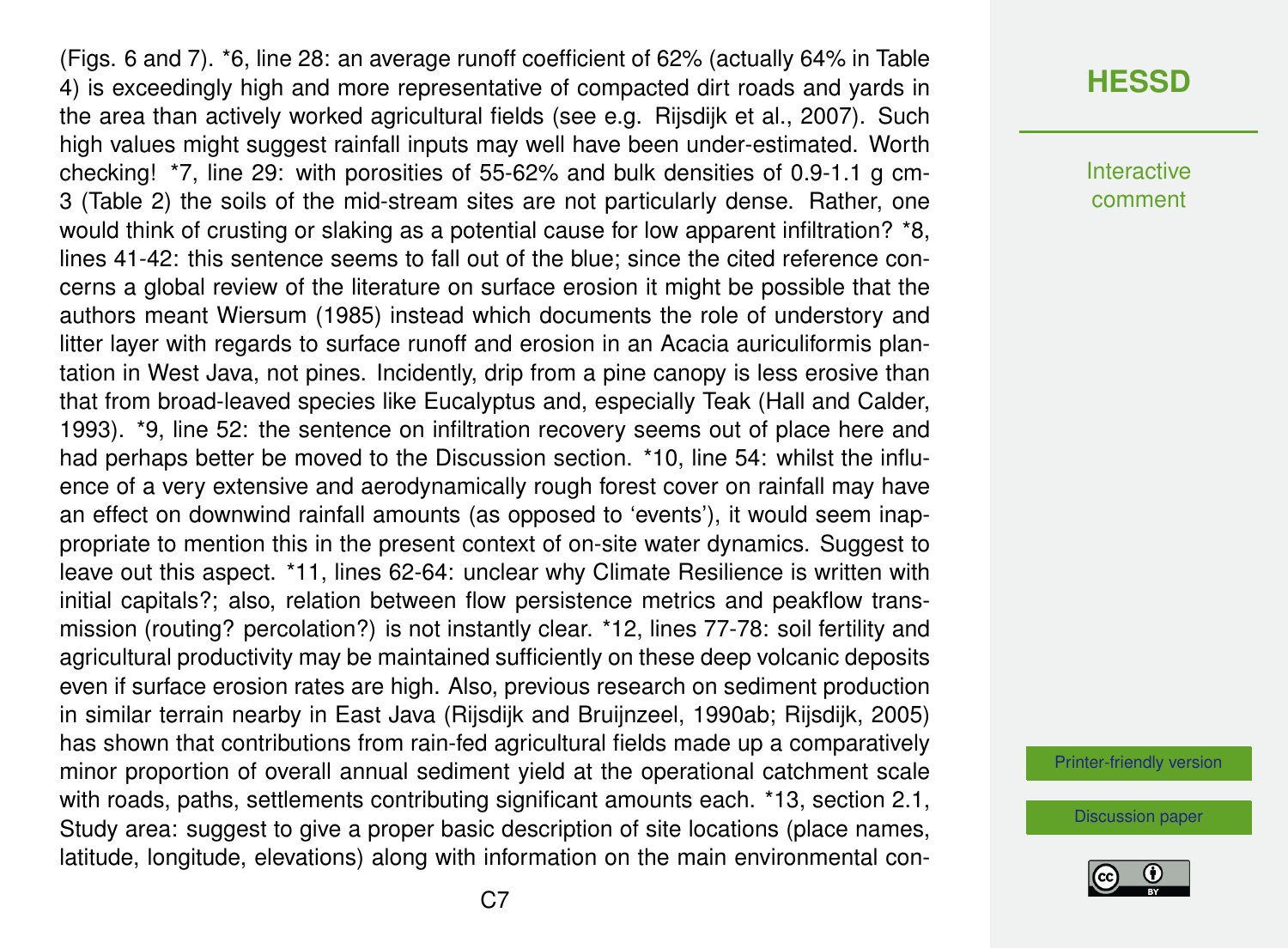ditions, notably (a) annual rainfall totals and the agro-climatic classification of the two main sites in terms of rainfall seasonality (e.g. Oldeman climate types D3 and C2 for the middle and upper zones of the catchment?), (b) prevailing rainfall intensities (e.g. based on the authors their own measurements or the iso-erodent map of Java ?, and perhaps (c) FAO reference evapotranspiration (to help assess the importance of differences in infiltration relative to vegetation water use). Soil characteristics for the study plots are presented in Table 2 under Results but some general initial indication of soil types, their spatial extent in the catchment and their relative susceptibility to erosion (e.g. expressed as Wischmeier K-values?) would not go amiss here (instead of the scattered reference made to soil characteristics across different sections). More importantly, give information on the age of the tree plantations (plots UT1, UT2, MT1 and MT2) and the height of the trees (important for assessing the erosive power of the raindrops, see previous comments on Discussion section) as well as some indication of tree densities in the various agroforestry plots (MT2-4), the width of the Casuarina strips in UT3, etc., etc. Likewise, photos of the respective plots could be added as Supplementary Material to give the reader a better impression, also in terms of plot sizes relative to terrace dimensions (were terrace beds back-sloping? If so, were adjacent upslope risers in plots MT1-4 included? (cf. Purwanto and Bruijnzeel, 1998); what was the nature of the terrace risers (grassed, weeds, stones?). NB: Table 1 still contains a number of plant names in Bahasa Indonesia (e.g. mahoni instead of mahogany) plus a number of typos (Albizia, manggo, dapap). \*14, section 2.2 Rainfall: 'ombrometer' is an obsolete (colonial) term. Give dimensions of the rain gauge funnels and indicate whether these improvised gauges were calibrated against standard gauges to assess degree of under- or over-estimation of rainfall (rain-splash out of funnels during times of high intensity or effect of a broad rim on drop partitioning, etc.). Make clear in what plots the measurements represented rainfall (e.g. UT4?) or throughfall? (NB: adjust subsequent language in main text accordingly whenever discussing 'rainfall' if needed, e.g. in section 3.1, etc.). Add photos of position of gauges in Supplementary Materials since using only five rain/throughfall gauges per plot would seem inadequate given the

#### **[HESSD](https://www.hydrol-earth-syst-sci-discuss.net/)**

Interactive comment

[Printer-friendly version](https://www.hydrol-earth-syst-sci-discuss.net/hess-2020-2/hess-2020-2-RC1-print.pdf)

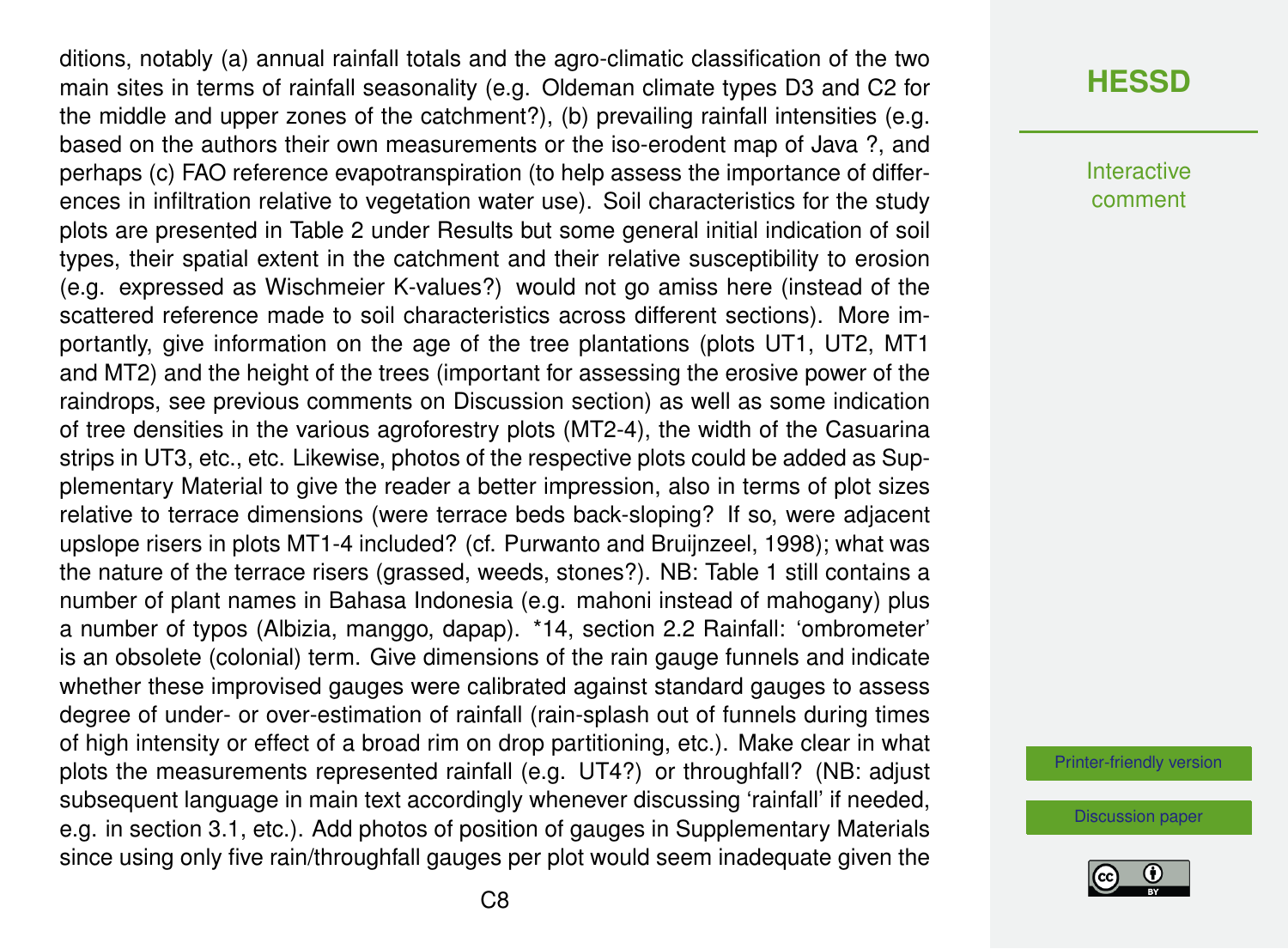large variation in TF that is expected for such spatially variable vegetation? Also: two months duration, not three (lines 97-98) based on Figure 3. \*15, line 104: awkward description of the runoff measurement system. Suggest to use the term 'divider system' instead and give maximum collection capacity for the two drums plus divider system in litres of water. NB: the volume given in Figure 2 for the drums (30 cm3) must be erroneous. Also, was the metal plate guiding the runoff to the drums sheltered against direct rainfall inputs? If not, runoff amounts will have been over-estimated somewhat. \*16, line 109: strictly speaking, volume has the dimension of litres or cm3, not mm of water. You could simply give the volume in litres and divide by plot area in m2 and remain all right dimensionally. Suggest to remove the hyphens in d-I etc. in Equations 1 and 3 as they can be read as minus signs rather than hyphens. NB: second Dd-I in Equation 3 should read Dd-II. \*17, lines 111-112: what was the efficiency of filtering your runoff samples using a newspaper compared to more conventional filters (e.g. Whatman or Millipore 0.45  $\mu$ m)? Rijsdijk and Bruijnzeel (1990a) used simple coffee filters that were calibrated against conventional filtration. You may consider using a similar approach in future work. What about the sand fraction ending up in the first drum? Was the runoff water thoroughly stirred prior to taking the water sample? If so, inform the reader as such. \*18, lines 122-125: did you take one block sample for bulk density measurement as suggested by the text or three? After all, you tested for differences in Table 2. How was particle density measured (by pycnometer?). \*19, section 2.5.1. Canopy cover: it only becomes apparent in line 134 that the vegetation plots measured 20 m x 20 m; suggest to indicate this at the start of the plot descriptions. Lines 133-135: did you cover entire 5 m x 5 m areas with plastic/paper? References to Arumsari and Astutik are missing from reference list so cannot be checked (but might be in Bahasa Indonesia anyway and hence less accessible for most readers?). Line 136: suggest to replace CV in Equation 5 by another symbol to avoid confusion with coefficient of variation. NB1: one could also derive the canopy cover fraction from measurements of throughfall for small storms that do not saturate the canopy. The slope of the regression line between incident rainfall and free throughfall equals the gap fraction

#### **[HESSD](https://www.hydrol-earth-syst-sci-discuss.net/)**

Interactive comment

[Printer-friendly version](https://www.hydrol-earth-syst-sci-discuss.net/hess-2020-2/hess-2020-2-RC1-print.pdf)

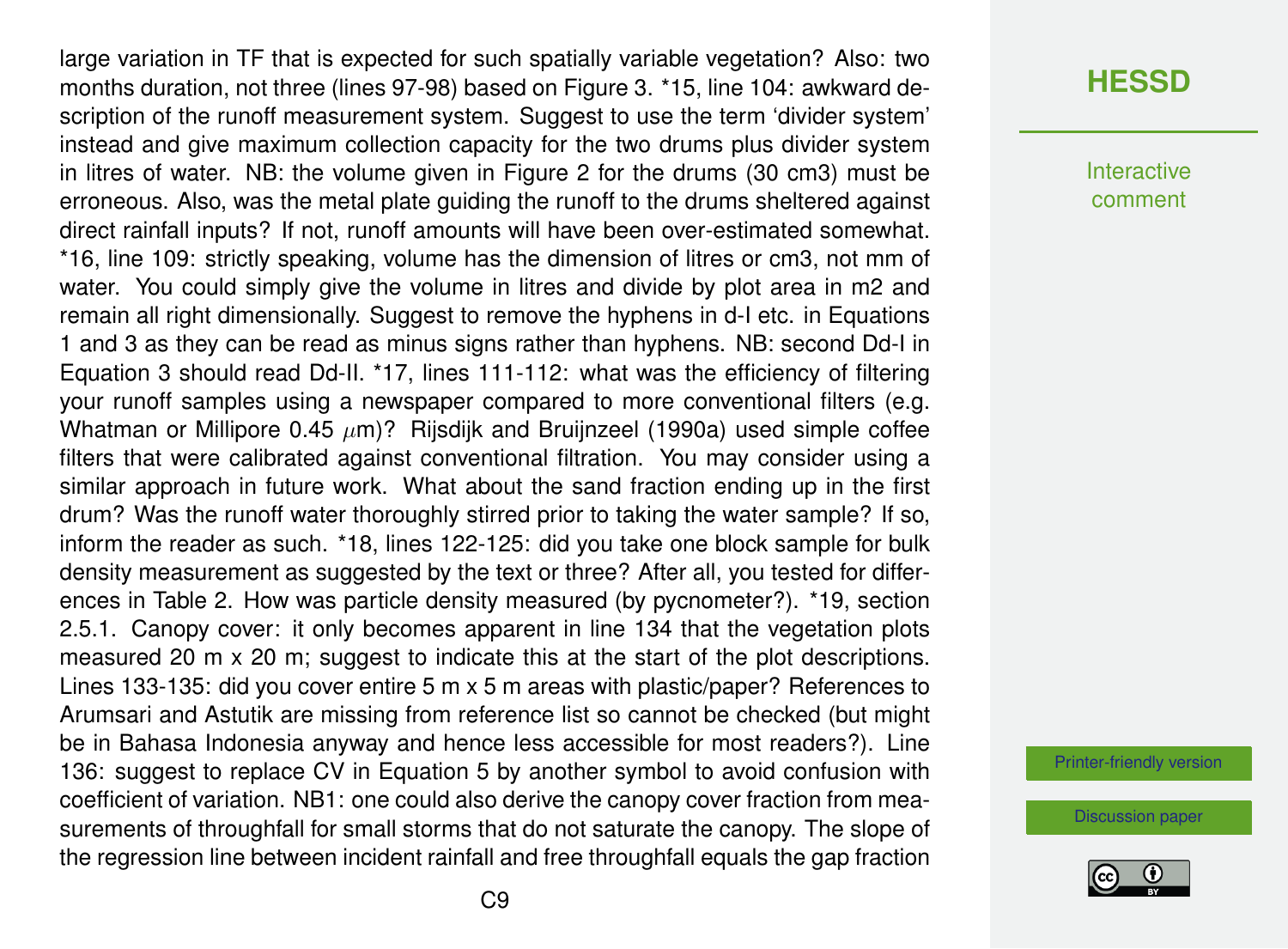(p), hence canopy cover fraction c equals  $1 - p$  (Jackson, 1975). NB2: one wonders why direct observation of the contact cover fraction was not preferred to the more cumbersome (weighing/drying) litter mass approach? Contact cover fraction has been shown to be closely related to surface erosion rates in numerous cases (see e.g. Yu, 2005). \*20, section 2.5.2. Understorey and litter: reference to Hairiah et al. is missing from the reference list (presumably the CIFOR publication). Indicate the number of replications used please. Using 50 cm x 50 cm would seem inadequate for understory measurements in the case of Lantana or Chromolaena shrubs. Were these present in the forest plots like they are in many plantations across Java? \*21, section 2.5.3. Surface roughness: awkward formulation ('elevation', 'vertically'). Suggest rephrasing. \*22, line 187: daily rainfall totals do not represent rainfall 'intensity' although you might refer to 'event intensity' if event durations are known. Lines 188-190: this belongs to Discussion rather than Results and is rather speculative anyway given the non-linearity of the rainfall-erosion relationship. Add discussion on what might constitute 'tolerable soil loss' in the study area given the rate of chemical denudation of andesitic ashes  $(=$ approximate rate of soil formation; Verheijen et al., 2009). See e.g. Bruijnzeel (1983) who determined the rate of chemical weathering for a high rainfall area with Inceptisols in Central Java at ca. 85 t km-2 yr-1. Given the difference in rainfall between his site and the Rejoso catchment a value of ca. 40 t km-2 yr-1 might be defendable, suggesting the tolerable soil loss might be as low as 0.4 t ha-1 yr-1? \*23, lines 207-218 and 219-229: see main comments above. \*24, line 231: what was the original slope steepness in the mid-stream area before bench terracing? Line 232: awkward formulation. Line 233: remove reference to seawater intrusion since not pertinent to present case? Line 234: 'erodible', not 'erosive'. Line 240: Liu, not Zhipeng. \*25, line 245: in the middle and upper Rejoso watershed; line 247: keep erosion at acceptable levels? Line 248: gentle slopes associated with bench terracing or inherently gentle? If so, one wonders about the need for bench terracing. \*26, lines 251-253: remove 'was' (four times); Remove Didik Suprayogo in lines 252-253. \*27, references: standardize journal abbreviations, use of capitals, etc. Remove references not mentioned in text

#### **[HESSD](https://www.hydrol-earth-syst-sci-discuss.net/)**

**Interactive** comment

[Printer-friendly version](https://www.hydrol-earth-syst-sci-discuss.net/hess-2020-2/hess-2020-2-RC1-print.pdf)

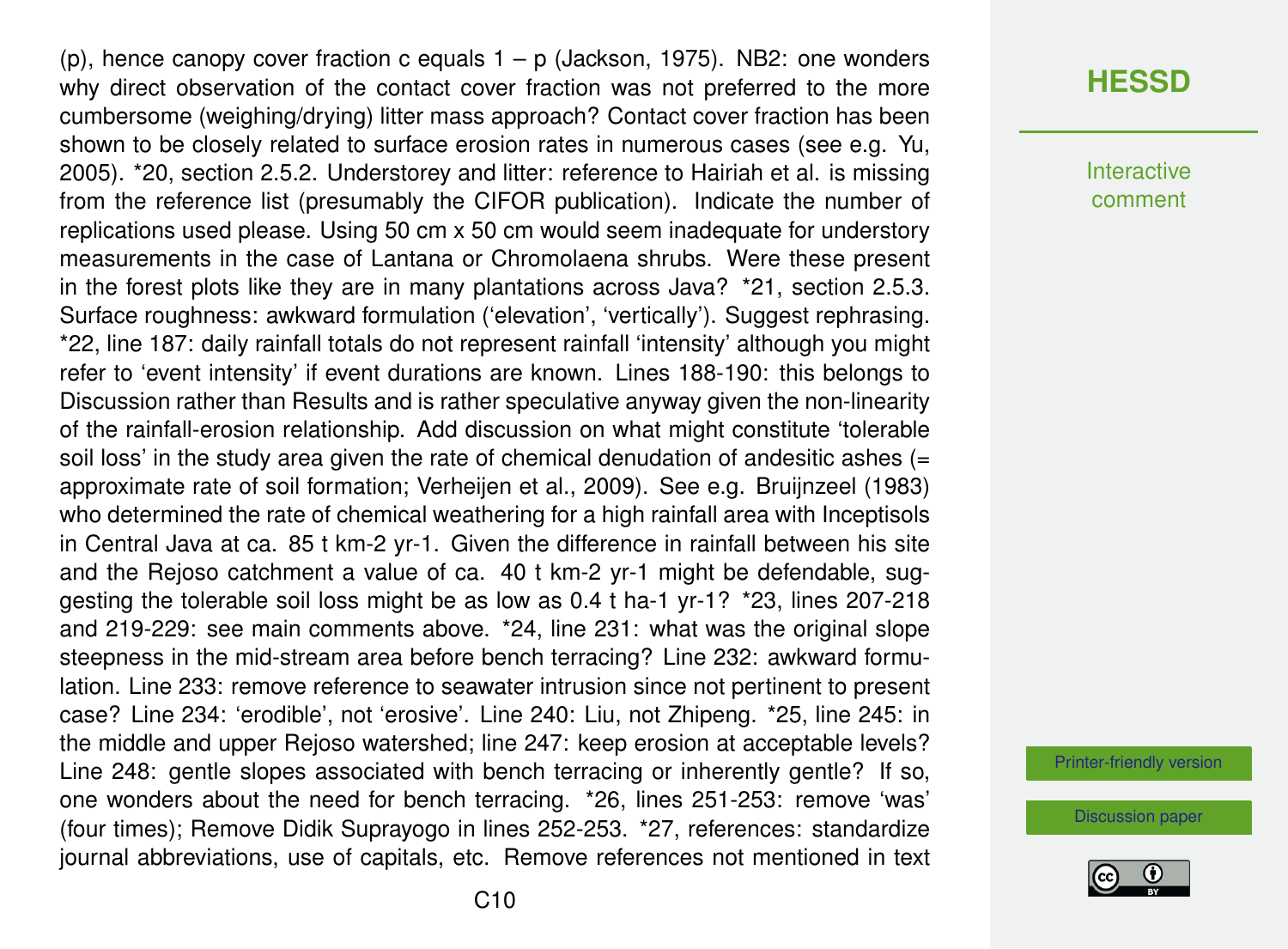(Alvarenga, Anache, Boongaling, Choto, Kellner, Teklay); add missing references given in main text including Astutik et al. 2015; Hairiah et al. 2005, Hoechstetter et al. 2008, Suprayogo et al. 2017, etc. \*28, diagrams: Figure 1, add latitude/longitude indications; Figure 2, move to Supporting Materials as it does not add much or replace by a Photo?; correct the volume of the collector drums; Figure 3, use less awkward date indication; Figures 4, 5: indicate which panels refer to what land cover type; Figures 6-7: complete captions. Tables: add standard errors or coefficients of variation where appropriate.

Cited literature

Badu M., Nuberg I., Ghimire C.P., Bajracharya R.M., Meyer R.M. Negative trade-offs between community forest use and hydrological benefits in the forested catchments of Nepal's Mid-Hills. Mnt. Res. Dev. 39 (3): R22 – R32, 2019.

Bentley L., Coomes D.A. Partial river flow recovery with forest age is rare in the decades following establishment. Global Change Biol. 2020;00:1-16, 2019.

Bons C.A. Accelerated erosion due to clearcutting of plantation forest and subsequent Taungya cultivation in upland West Java, Indonesia. Int. Assoc. Hydrol. Sci. Publ. 192: 279 – 288, 1990.

Brown A.E., Western A.W., McMahon T.A., Zhang L. Impact of forest cover change on annual streamflow and flow duration curves. J. Hydrol. 483: 39 – 50, 2013.

Bruijnzeel L.A. The chemical mass balance of a small basin in a monsoonal environment and the effect of fast-growing plantation forest. Int. Assoc. Hydrol. Sci. Publ. 141: 229 – 239, 1983.

Bruijnzeel L.A. Hydrological functions of tropical forests: not seeing the soil for the trees? Agric. Ecosyst. Environ. 104: 185 – 228, 2004.

Cattan P., Bussiere F., Nouvellon A. Evidence of large rainfall partitioning patterns by banana and impact on surface runoff generation. Hydrol. Proc. 21: 2196 – 2205, 2007.

**[HESSD](https://www.hydrol-earth-syst-sci-discuss.net/)**

**Interactive** comment

[Printer-friendly version](https://www.hydrol-earth-syst-sci-discuss.net/hess-2020-2/hess-2020-2-RC1-print.pdf)

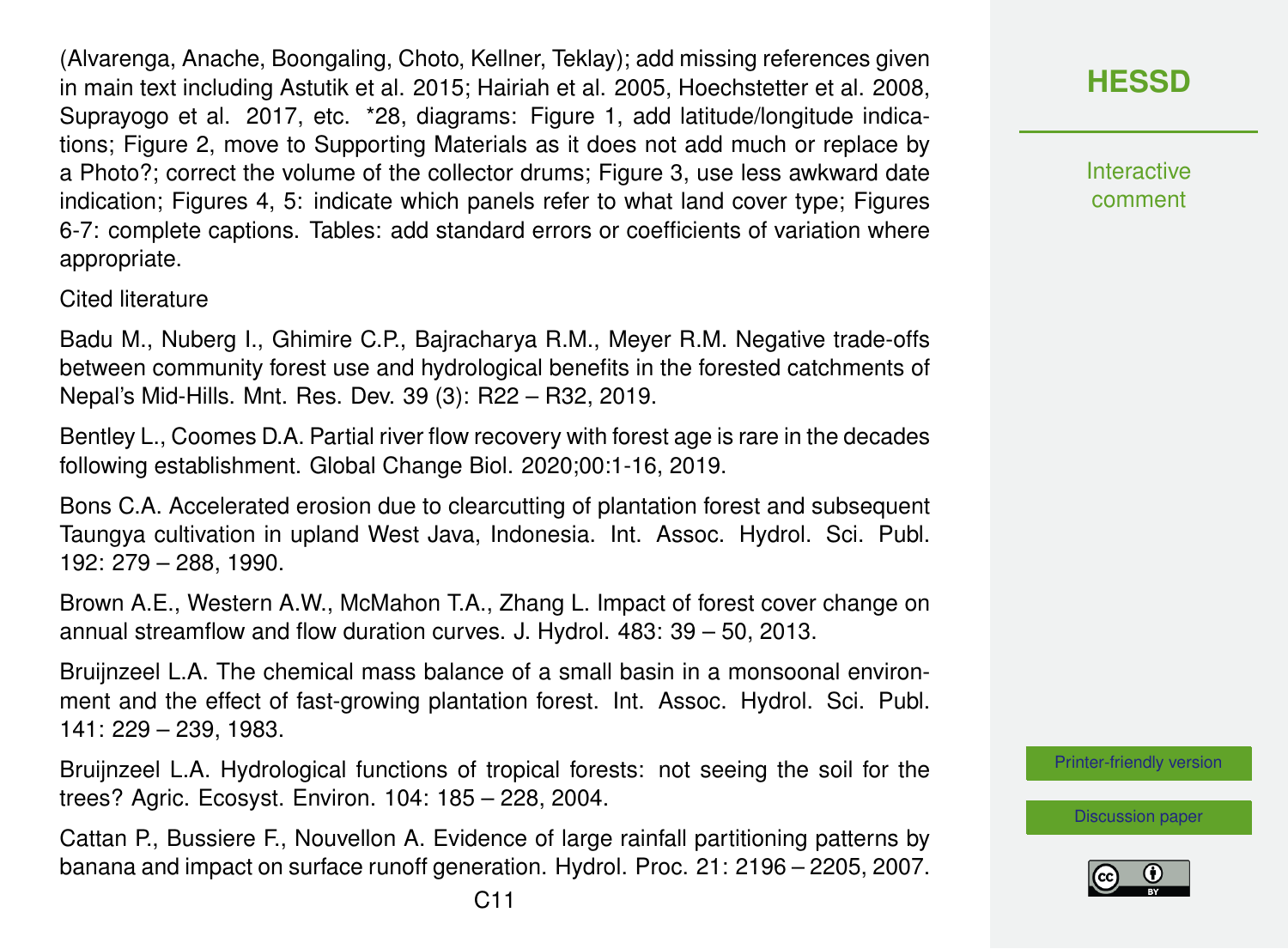Coster C. Surficial runoff and erosion in Java. Tectona 31 (9/10): 613 – 728, 1938 (in Dutch with extended summary in English).

Filoso S., Bezerra M.O., Weiss K.C.B., Palmer M.A. Impacts of forest restoration on water yield: a systematic review. PLoS ONE 12 (8): e183210.

Friesen P., Park A., Sarmiento-Serrud A.A. Comparing rainfall interception in plantation trials of six tropical hardwood trees and wild sugar cane Saccharum spontaneum L. Ecohydrology 6: 765 – 774, 2013.

Ghimire C.P., Bruijnzeel L.A., Lubczynski M.W., Ravelona M., Zwartendijk B.W., van Meerveld H.J. Measurement and modeling of rainfall interception by two differently aged secondary forests in upland eastern Madagascar. J. Hydrol. 545: 212 – 225, 2017.

González-Martínez T.M., Williams-Linera G., Holwerda F. Understory and small trees contribute importantly to stemflow of a lower montane cloud forest. Hydrol Proc. 31: 1174 – 1183, 2017.

Hall R.L., Calder I.R. Drop size modification by forest canopies: measurements using a disdrometer. J. Geophys. Res. 98, D10: 18,465 – 18,470, 1993.

Holwerda F., Scatena F.N., Bruijnzeel L.A. Throughfall in a Puerto Rican lower montane rain forest: a comparison of sampling strategies. J. Hydrol. 327: 592 – 602, 2006.

Hutjes R.W.A., Wierda A., Veen A.W.L. Rainfall interception in the Tai Forest, Ivory Coast: application of two simulation models to a tropical system. J. Hydrol. 114: 259 – 275, 1990.

Jackson I.J. Relationships between rainfall parameters and interception by tropical forest. J. Hydrol. 24: 215 – 238, 1975. Lane P.N.J., Best A.E., Hickel K., Zhang L. The response of flow duration curves to afforestation. J. Hydrol. 310: 253 – 265, 2005.

Moreno-de las Heras M., Nicolau J., Merino-Martin L., Wilcox B.P. Plot-scale effects

**Interactive** comment

[Printer-friendly version](https://www.hydrol-earth-syst-sci-discuss.net/hess-2020-2/hess-2020-2-RC1-print.pdf)

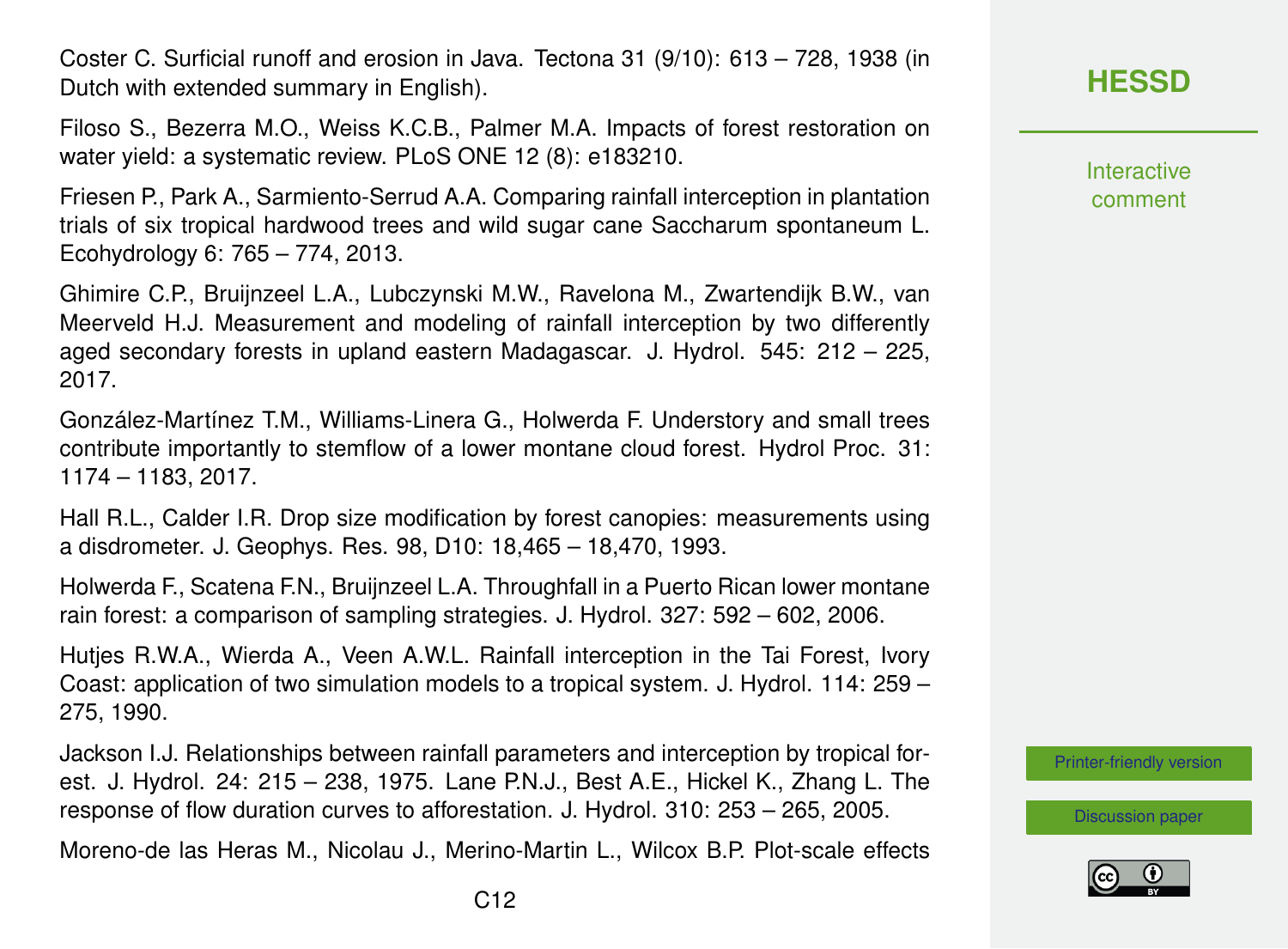on runoff and erosion along a slope degradation gradient. Water Resour. Res. 46, W04503.

Nespoulos J., Merino-Martin L, Monnier Y., Bouchet D.C., Ramel M., Dombey R., Viennois G., Mao Z., Zhang J.L., Cao K.F., Le Bissonnais Y., Sidle R.C., Stokes A. Tropical forest structure and understorey determine subsurface flow through biopores formed by plant roots. Catena 181: 104061.

Peña-Arancibia J.L., Bruijnzeel L.A., Mulligan M., van Dijk A.I.J.M. Forests as 'sponges' and 'pumps': assessing the impact of deforestation on dry-season flows across the tropics. J. Hydrol. 574: 946 – 963, 2019.

Prijono S., Midiyaningrum R., Nafriesa S. Infiltration and evaporation rate in different land use in the Bango watershed, Malang District, Indonesia. Int. J. Agric. Innov. Res. 3 (4): 1061 – 1067, 2014.

Purwanto E., Bruijnzeel L.A. Soil conservation on rainfed bench terraces in upland West Java, Indonesia: towards a new paradigm. Adv. GeoEcol. 31: 1267 – 1274, 1998.

Rijsdijk A. Evaluating sediment sources and delivery in a tropical volcanic watershed. Int. Assoc. Hydrol. Sci. 291: 16 – 23, 2005.

Rijsdijk A., Bruijnzeel L.A. Erosion, sediment yield and land-use patterns in the upper Konto Watershed, East Java, Indonesia. Part I. Introductory chapters. Konto River Project Comm. no. 18, Vol. 1. Konto River Project (ATA 206), Malang. DHV Consultants, Amersfoort, the Netherlands, 58 pp., 1990a.

Rijsdijk A., Bruijnzeel L.A. Erosion, sediment yield and land-use patterns in the upper Konto Watershed, East Java, Indonesia. Part II. Results of the 1987-89 measuring campaigns. Konto River Project Comm. no. 18, Vol. 2. Konto River Project (ATA 206), Malang. DHV Consultants, Amersfoort, the Netherlands, 150 pp., 1990b.

Rijsdijk A., Bruijnzeel L.A., Kukuh Sutoto, C. Production of runoff and sediment by

**Interactive** comment

[Printer-friendly version](https://www.hydrol-earth-syst-sci-discuss.net/hess-2020-2/hess-2020-2-RC1-print.pdf)

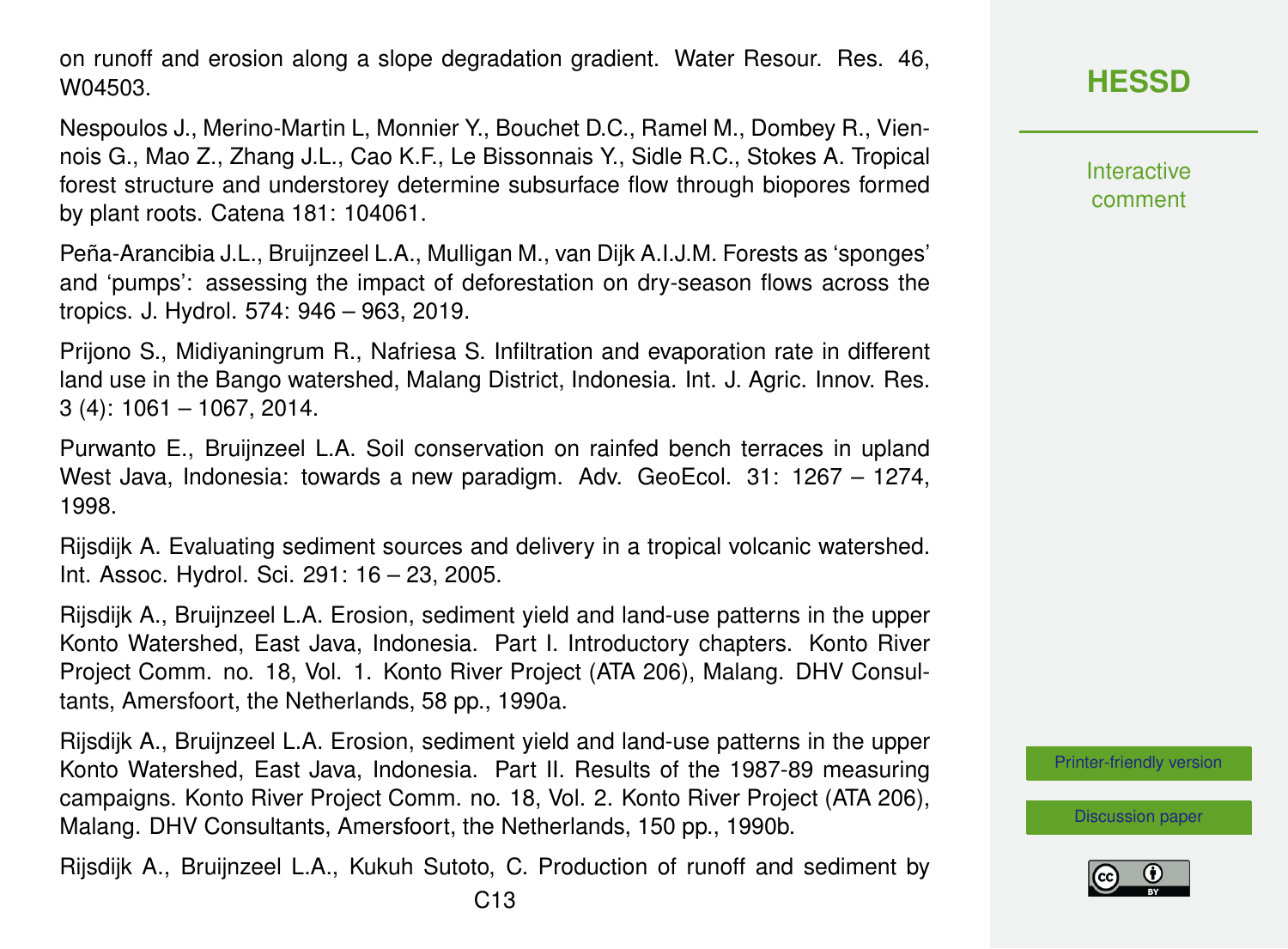rural roads, trails and settlements in the Upper Konto catchment, East Java, Indonesia. Geomorphol. 87: 28 – 37, 2007.

Siles P., Vaast P., Dreyer E., Harmand J.M. Rainfall partitioning into throughfall, stemflow and interception loss in a coffee (Coffea Arabica L.) monoculture compared to an agroforestry system with Inga densiflora. J. Hydrol. 395: 39 – 48, 2010.

Stomph T.J., de Ridder N., Steenhuis T.S., van de Giesen N.C. Scale effects of Hortonian overland flow and rainfall-runoff dynamics: laboratory validation of a processbased model. Earth Surface Proc. Landf. 27: 847 – 855, 2002.

Taniguchi M., Tsujimura M., Tanaka T. Significance of stemflow in groundwater recharge. 1: Evaluation of the stemflow contribution to recharge using a mass balance approach. Hydrol. Proc. 10: 71 – 80, 1996.

Toohey R.C., Boll J., Brooks E.S., Jones J.R. Effects of land use on soil properties and hydrological processes at the point, plot, and catchment scale on volcanic soils near Turrialba, Costa Rica. Geoderma 315: 138 – 148, 2018.

Van Dijk A.I.J.M., Bruijnzeel L.A. Runoff and soil loss from bench terraces. 1. An eventbased model of rainfall infiltration and surface runoff. Europ. J. Soil Sci. 55: 299 – 316, 2004a.

Van Dijk A.I.J.M., Bruijnzeel L.A. Runoff and soil loss from bench terraces. 2. An event-based erosion process model. Europ. J. Soil Sci. 55: 317 – 334, 2004b.

Van Noordwijk M., Tanika L., Lusiana B. Flood risk reduction and flow buffering as ecosystem services – Part 1: Theory on flow persistence, flashiness and base flow. Hydrol. Earth Syst. Sci. 21: 2321 – 2340, 2017a.

Van Noordwijk M., Tanika L., Lusiana B. Flood risk reduction and flow buffering as ecosystem services – Part 2: Land use and rainfall intensity effects in Southeast Asia. Hydrol. Earth Syst. Sci. 21: 2341 – 2360, 2017b.

# **[HESSD](https://www.hydrol-earth-syst-sci-discuss.net/)**

Interactive comment

[Printer-friendly version](https://www.hydrol-earth-syst-sci-discuss.net/hess-2020-2/hess-2020-2-RC1-print.pdf)